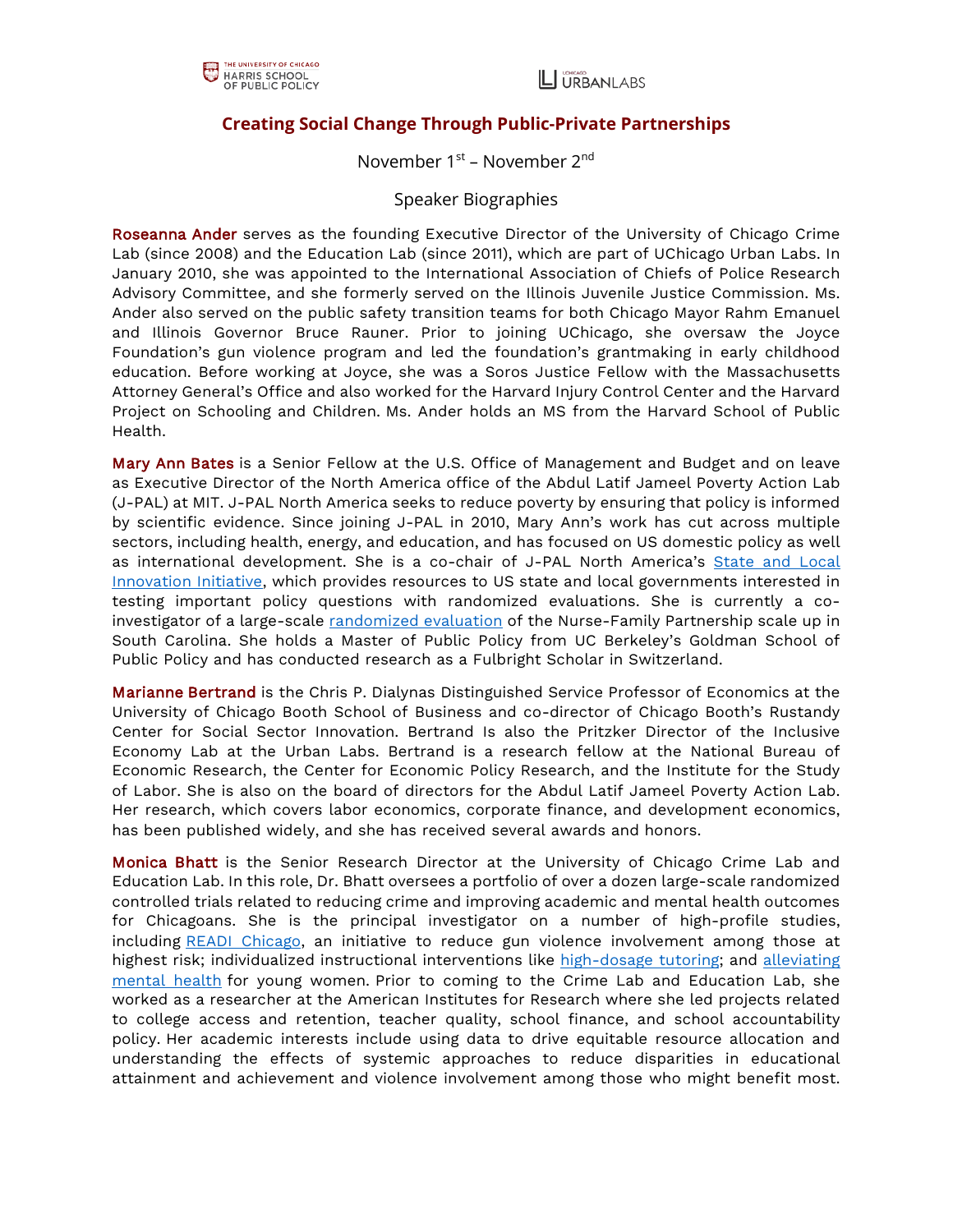

She is a former Fulbright Scholar and holds a Ph.D. from the University of Michigan in Education Policy and an M.P.P. and B.A. in Public Policy from Vanderbilt University.

Jeremy Biddle serves as Special Advisor on the Group Reduction Strategy to the Mayor and Police Commissioner in Baltimore City. Prior, he acted as Senior Advisor to the Mayor's Office of Neighborhood Safety and Engagement on gun violence prevention, where he provided thought leadership on partnership-based, data-driven strategies and interventions to reduce gun violence. He is the Founding Executive Director of MetroPEACE, a boutique consulting firm with global reach, dedicated to reducing urban violence by fusing public safety, public health and civil rights and liberties. Formerly, Jeremy was the Coordinator for the Central America Regional Security Initiative (CARSI) at the U.S. Agency for International Development (USAID), advancing the Agency's violence prevention efforts in Central America, Latin America and the Caribbean, and globally. At USAID, Jeremy was responsible for providing strategic, operational and technical leadership and direction on USAID's CARSI portfolio—a multimillion-dollar security assistance package to Central America that features support for violence prevention, intervention, reentry and victims' assistance to criminal justice reform, police professionalization and community policing. In addition, Jeremy led the Agency's strategic research and learning agenda on violence and youth/gun/gang violence prevention throughout Latin America and the Caribbean. Over the years, Jeremy has worked with a variety of non-profits and public sector organizations in the U.S. and Latin America and the Caribbean, focusing on violence prevention, equitable criminal justice reform, community engagement and rule of law. Jeremy holds a Master of Public Administration from Columbia University and a Master of Public Affairs from Sciences Po in Paris, as well as a B.A. in history from Columbia. He is fluent in English and Spanish.

Anthony A. Braga is the Jerry Lee Professor of Criminology and the Director of the Crime and Justice Policy Lab in the Department of Criminology at the University of Pennsylvania. He collaborates with criminal justice, social service, and community-based organizations to produce high impact scholarship, randomized field experiments, and policy advice on the prevention of crime at problem places, the control of gang violence, and reductions in access to firearms by high-risk people. Braga has served as principal investigator or co-principal investigator on projects totaling more than \$22 million in external funding from a variety of federal, state, and private grant-making institutions including the U.S. National Institute of Justice, National Institutes of Health, National Science Foundation, and Arnold Ventures. He has served on four National Research Council committees, mostly recently serving on the Committee on Proactive Policing – Effects on Crime, Communities, and Civil Liberties. Braga is a fellow of the American Society of Criminology (ASC) and the 2021 recipient of its August Vollmer Award recognizing his contributions to crime prevention policy and practice. He is also a past president and fellow of the Academy of Experimental Criminology (AEC), and the 2014 recipient of its Joan McCord Award recognizing his commitment to randomized controlled experiments. The practical value of his work in violence reduction in disadvantaged neighborhoods has been recognized by numerous awards, including the Civic Leadership Award (2004) presented by The Boston Foundation, the United States Attorney General's Award for Outstanding Contributions to Community Partnerships for Public Safety (2009), and the U.S. Department of Justice Project Safe Neighborhoods Research Partner of the Year Award (2010). Between 2007 and 2013, Braga served as Chief Policy Advisor to former Boston Police Commissioner Edward F. Davis and worked with his command staff and line-level officers on award-winning community policing and crime prevention initiatives. Braga holds an M.P.A. from Harvard University, and a Ph.D. in criminal justice from Rutgers University.

Cindy Casey is the Director of Client Strategy Services at Catholic Charities Fort Worth. As such, she oversees long-term case management programs, including the Padua Pilot, which is a randomized control trial conducted in partnership with the Wilson Sheehan Lab for Economic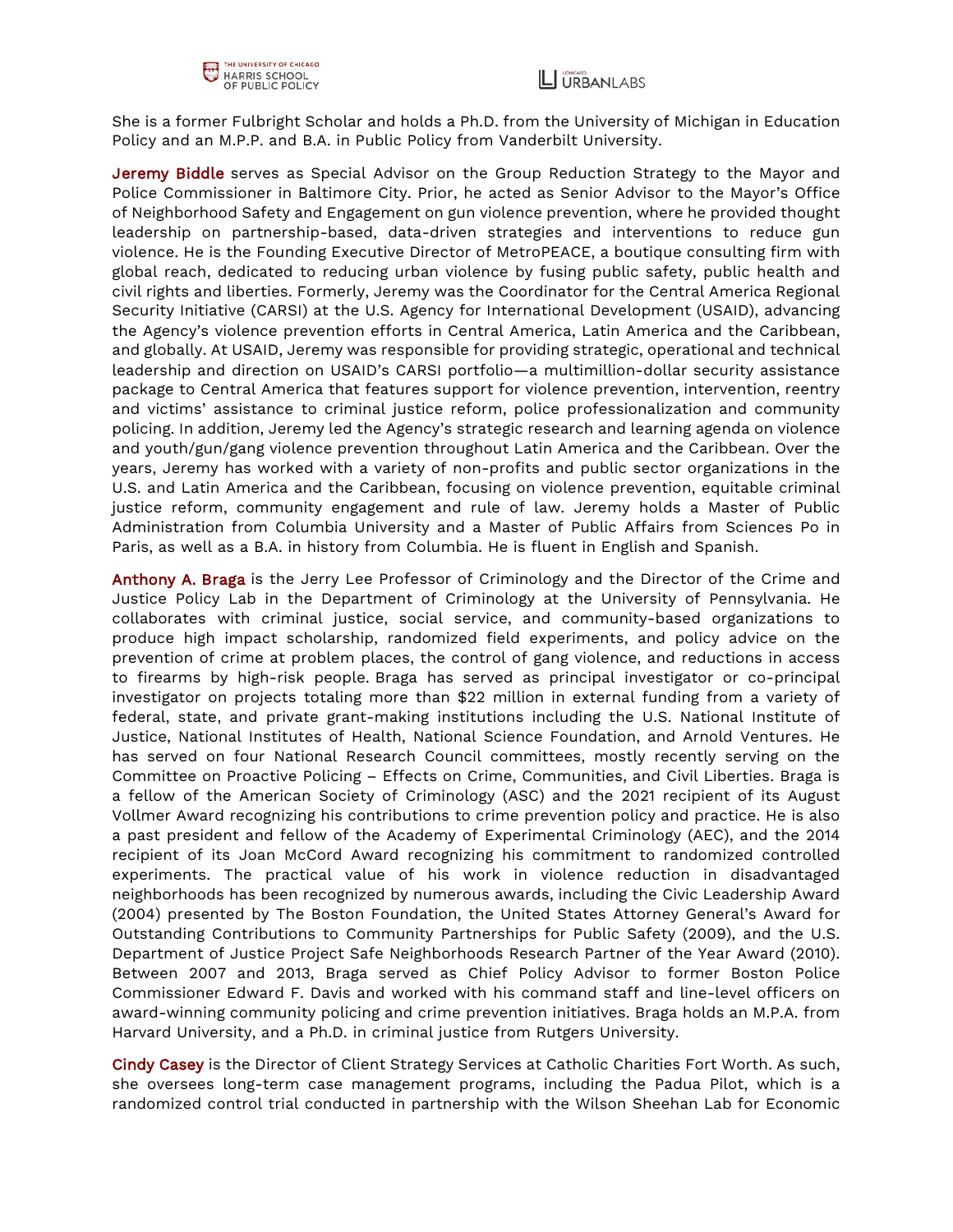



Opportunities at the University of Notre Dame. She has worked at CCFW for 11 years and was part of the management team that oversaw the introduction of the agency's Padua Poverty Pilot in 2014. Cindy has led the Padua team through the development of a coaching and staffing strategy that supports client engagement and success by specializing in a problem solving framework and strategic use of resources and financial assistance. In addition to general case management and the Padua Pilot, Cindy oversees the agency's Resource Specialists; Client Outreach; and Career & Vocation program.

Kim Cassel is the Director of Evidence Based Policy at Arnold Ventures.

Evelyn J. Diaz is the President of Heartland Alliance for Human Needs & Human Rights, a global anti-poverty and human rights organization based in Chicago that provides a comprehensive array of services to nearly half a million people annually in the areas of healthcare, housing, human services, and justice. She is responsible for directing domestic and global strategy and operations for Heartland Alliance's five nonprofit corporate entities, with a combined budget of \$150 million and 1,600 employees in 12 countries. Previously, Ms. Diaz was appointed by Mayor Rahm Emanuel to lead the City of Chicago's Department of Family and Support Services where she was responsible for administering an annual budget of \$330 million to deliver social service programs to over 300,000 Chicagoans in the areas of children, youth, homelessness, domestic violence, aging, workforce development and human services. Before joining Mayor Emanuel's cabinet, Ms. Diaz was chief executive officer of the Chicago Workforce Investment Council, Deputy Chief of Staff to former Mayor Richard M. Daley, and Associate Director of the Chicago Jobs Council. She received her graduate degree from the University of Chicago's School of Social Service Administration and her undergraduate degree in English from the University of Notre Dame ('92). Evelyn serves on the ND Advisory Council for the College of Arts & Letters. She lives in Chicago with her husband, Josh, and their daughter, Isabel.

Paolo DeMaria is the newly designated President & CEO of the National Association of State Boards of Education, a position he will assume in January 2022. He recently retired as the State Superintendent of Public Instruction in Ohio after five years of service. His proudest accomplishment is the adoption of Ohio's Strategic Plan for Education, Each Child, Our Future, which continues to guide the policy and practice work of the Ohio Department of Education. During his tenure, Ohio adopted social-emotional learning standards and the Whole Child Framework, which guide Ohio's efforts to support the broad needs of students. He also supported improvement to student literacy outcomes through Ohio's Plan to Raise Literacy Achievement and the receipt of several competitive federal grants. He helped develop Ohio's partnership with the Cleveland Browns Foundation and Proving Ground (Harvard University) through the "Stay in the Game Network" to systematically address chronic absenteeism in both urban and rural districts. Prior to his service as State Superintendent, DeMaria's professional experience includes working as a staff member in the Ohio State Senate, as director of Ohio's Office of Budget and Management, as chief policy advisor to former Governor Bob Taft, and as associate superintendent for the Ohio Department of Education's Center for School Options and Finance. He also worked as a principal consultant for Education First Consulting. DeMaria received a B.A. from Furman University and an M.P.A. from the Ohio State University's John Glenn College of Public Affairs.

Thomas F. Dunn is a founding partner and former CEO of New Holland Capital. Dunn spent the early part of his career at Goldman Sachs Asset Management before moving to Lazard Freres in 1994 to lead fixed income asset management. Later he built the hedge program at ABP, an outgrowth of the Dutch civil servants' pension fund, an endeavor that eventually evolved into New Holland Capital. Dunn has served on the University of Chicago's Urban Labs Advisory Council since 2016, and the College Dean's Parent and Family Council (2007-13). In 2020, Dunn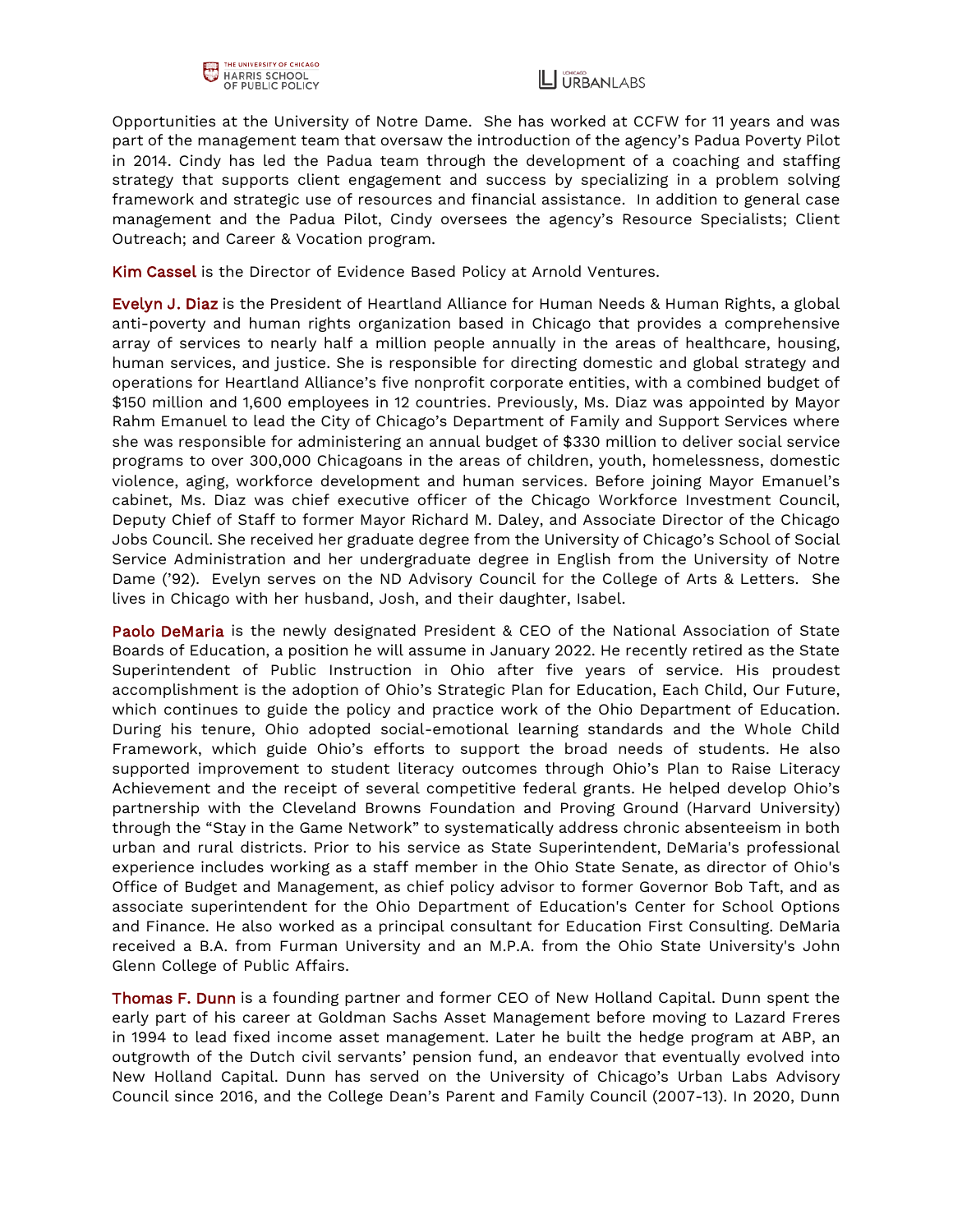became a trustee to the University of Chicago. He is also a member of the Advisory Council for the Harris School of Public Policy. Dunn received both his bachelor's degree and MBA from the University of Chicago.

Michael Greenstone is the Milton Friedman Distinguished Service Professor in Economics as well as the Director of the Becker Friedman Institute, the Energy Policy Institute, and the Energy & Environment Lab at the University of Chicago. He previously served as the Chief Economist for President Obama's Council of Economic Advisers, where he co-led the development of the United States Government's social cost of carbon. He is an elected member of the American Academy of Arts and Sciences, a fellow of the Econometric Society, a Carnegie Fellow, and a former editor of the Journal of Political Economy. Formerly, Greenstone was the 3M Professor of Environmental Economics at MIT and directed The Hamilton Project.

Veronica Herrero currently serves as the Chief of Staff and Chief Strategy Officer at the City Colleges of Chicago. In her capacity, she supports the Chancellor and partners with the seven Presidents of the City Colleges in the successful execution of the district's five-year strategic framework and college strategic plans. She provides strategic leadership and oversight for the district in the areas of equity, advancement, community and government relations, and continuous improvement initiatives. Prior to joining the City Colleges of Chicago, Veronica was Chief Program Officer of One Million Degrees (OMD), a non-profit organization partnering with community colleges in the Chicagoland area and committed to empowering students to succeed in school, work, and life. She brings over fourteen years of cross-sector leadership experience in strategy, design, student success, and education management through her previous roles at OMD, the University of Chicago Urban Education Institute, and Chicago Public Schools. Veronica serves on the Illinois Board of Higher Education (IBHE) as Vice Chair, the Northern Illinois University Board of Trustees, and the Girls, Inc of Chicago Board of Directors. Veronica holds a BA from the University of Wisconsin-Madison, an MBA from the University of Chicago Booth School of Business and is an alumna of the University of Chicago Civic Leadership Academy.

Daniel E. Ho is the William Benjamin Scott and Luna M. Scott Professor of Law at Stanford Law [School,](https://law.stanford.edu/) Professor of [Political Science,](https://politicalscience.stanford.edu/) and Senior Fellow at the [Stanford Institute for Economic](https://siepr.stanford.edu/)  [Policy Research.](https://siepr.stanford.edu/) He is also Associate Director of the Stanford Institute for [Human-Centered](https://hai.stanford.edu/)  [Artificial Intelligence,](https://hai.stanford.edu/) Faculty Fellow at the [Center for Advanced Study in the Behavioral](https://casbs.stanford.edu/)  [Sciences,](https://casbs.stanford.edu/) and is Director of the [Regulation, Evaluation, and Governance Lab](https://reglab.stanford.edu/) (RegLab). He received his J.D. from Yale Law School and Ph.D. from Harvard University and clerked for Judge Stephen F. Williams on the U.S. Court of Appeals, District of Columbia Circuit. Ho previously served as president for the Society of Empirical Legal Studies and co-editor of the *Journal of Law, Economics, & Organization*.

Dr. Robin Jacob is an associate research professor at the Institute for Social Research at the University of Michigan, and a Faculty Co-Director of the Michigan Youth Policy Lab. Prior to joining the faculty at the University of Michigan she was a research associate at Abt Associates, Inc. in Cambridge, MA. Dr. Jacob has over 15 years of experience conducting randomized trials and quasi-experimental evaluations of social interventions, in a variety of different contexts. She has published widely on research methods and the outcomes of social programs. She received a BA from Indiana University in 1992 and a PhD in public policy from the University of Chicago.

Valerie Jarrett is Chief Executive Officer and a member of the board of directors of the Barack Obama Foundation. She is also a Senior Distinguished Fellow at The University of Chicago Law School. She is the author of the New York Times bestselling book Finding My Voice: My Journey to the West Wing and the Path Forward, published in April 2019. She serves as Board Chairman of Civic Nation, Co-Chair of The United State of Women, and is a One Million Black Women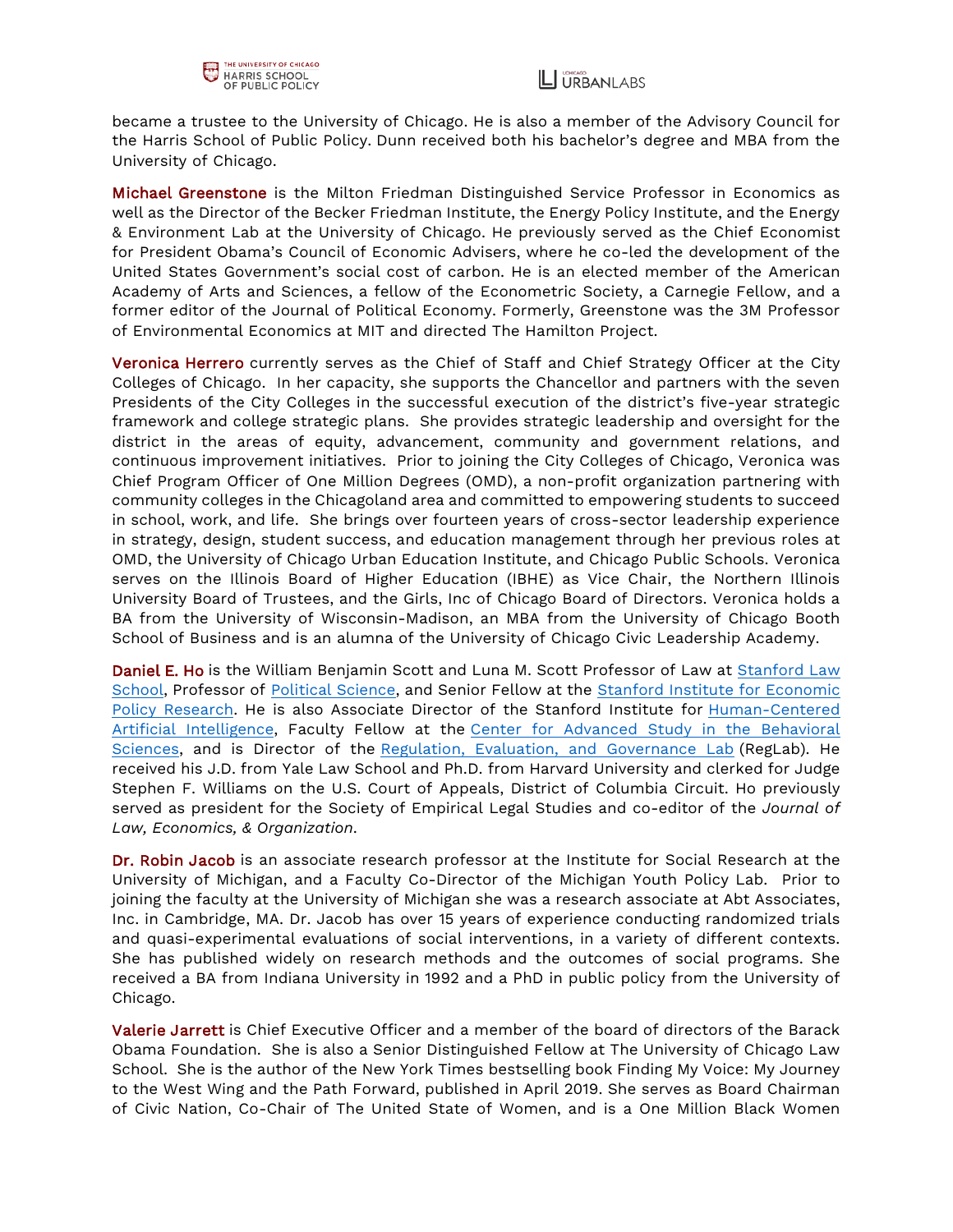

Advisory Board member. Jarrett serves on the boards of Walgreens Boot Alliance, Inc., Ralph Lauren Corporation, Lyft, Inc., Sweetgreen, Ariel Investments, The John F. Kennedy Center for Performing Arts, The Innocence Project, Sesame Street Workshop, and the Economic Club of Chicago. Jarrett also serves on the Goldman Sachs One Million Black Women Advisory Board member and is a senior advisor to ATTN.

Ms. Jarrett was the Senior Advisor to President Barack Obama from 2009-2017 making her the longest serving senior advisor in history. She oversaw the Offices of Public Engagement and Intergovernmental Affairs and chaired the White House Council on Women and Girls. Ms. Jarrett worked throughout her tenure at the White House to mobilize elected officials, business and community leaders, and diverse groups of advocates. She led the Obama Administration's efforts to expand and strengthen access to the middle class and boost American businesses and our economy. She championed the creation of equality and opportunity for all Americans, and economically and politically empowering women in the United States and around the world. She oversaw the Administration's advocacy for workplace policies that empower working families, including equal pay, raising the minimum wage, paid leave, paid sick days, workplace flexibility, and affordable childcare, and led the campaigns to reform our criminal justice system, end sexual assault, and reduce gun violence.

Ms. Jarrett has a background in both the public and private sectors. She served as the Chief Executive Officer of The Habitat Company in Chicago, the Commissioner of Planning and Development for the city of Chicago, Deputy Chief of Staff for Chicago Mayor Richard M. Daley, and practiced law for ten years in the private and public sector. She also served as the director of numerous corporate and not-for-profit boards including leadership positions as Chairman of the Board of the Chicago Stock Exchange, Chairman of the University of Chicago Medical Center Board of Trustees, Vice Chairman of the University of Chicago Board of Trustees, Director of the Federal Reserve Bank of Chicago and Chair of Chicago Transit Board. Ms. Jarrett has also received numerous awards and honorary degrees, including TIME's "100 Most Influential People" Award.

Jarrett received her B.A. from Stanford University in 1978 and her J.D. from the University of Michigan Law School in 1981.

Candice Jones is the President and CEO of the Public Welfare Foundation in Washington, DC. Previously, she served as Senior Advisor at Chicago CRED, an organization that focuses on gun violence in Chicago. In that role, she worked on securing greater investments for violence intervention programs as an alternative to the criminal justice system. Prior to her work with Chicago CRED, she served as Director of the Illinois Department of Juvenile Justice, a cabinet level state agency where she supervised operations, programming, budget matters, and communications. During her tenure, she pushed significant reforms that reduced the number of youth in state custody. She also served as a White House Fellow, managing a portfolio within the U.S. Department of Education that included developing education strategies for correctional institutions and shepherding a plan to reinstate federal Pell grants for youth and adults in custody. Earlier in her career, Candice served as a program officer with the MacArthur Foundation, where she managed a grant portfolio focused on decreasing racial and ethnic disparities in the juvenile justice system and on improving the quality of defense for indigent youth. She currently serves on the board of Cabrini Green Legal Aid, a Chicago-based civil legal service organization. Candice received her J.D. from New York University School of Law and her B.A. from Washington University in St. Louis, Missouri.

Tom Kane is the Walter H. Gale Professor of Education and Economics at the Harvard Graduate School of Education and faculty director of the Center for Education Policy Research, a university-wide research center that works with school districts and state education agencies.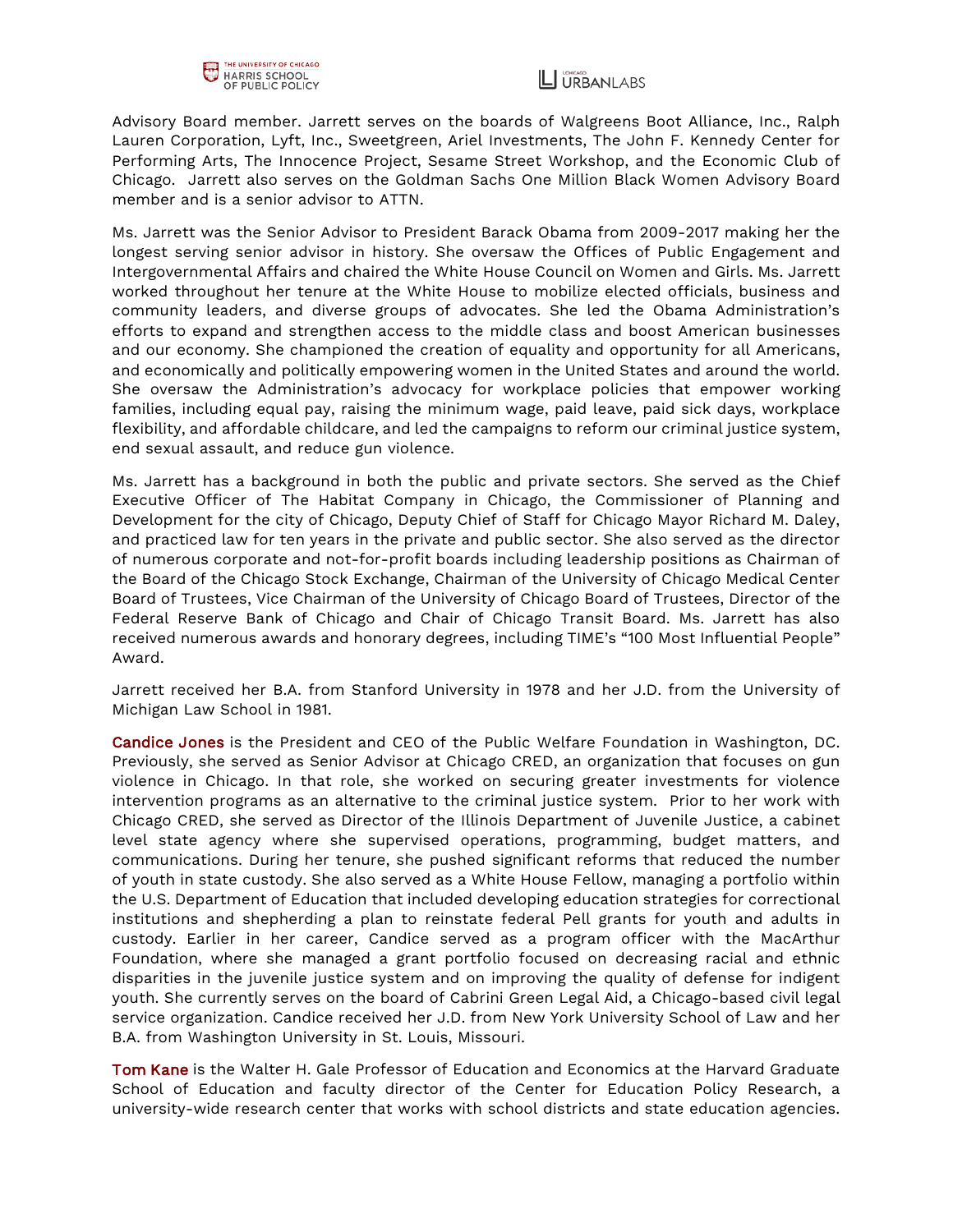



Between 2009 and 2012, he directed the Measures of Effective Teaching project for the Bill & Melinda Gates Foundation. His work has influenced federal policy, leading Congress to rewrite the No Child Left Behind Act in 2001 and providing the rationale for the teacher quality reforms in the Race to the Top initiative. His research is playing a role in current debates, including the labor market impacts of community colleges, the impact of charter schools, the role of postsecondary financial aid and affirmative action in college admissions. From 1995 to 1996, Kane served as the senior economist for labor, education, and welfare policy issues within President Clinton's Council of Economic Advisers. From 1991 through 2000, he was a faculty member at the Kennedy School of Government. Kane has also been a professor of public policy at UCLA and has held visiting fellowships at the Brookings Institution and the Hoover Institution at Stanford University.

Andria Lazaga serves as the Director of Policy and Strategic Initiatives at the Seattle Housing Authority (SHA) where she leads a small but mighty team that strives to advance the agency's mission by incubating and evaluating innovative and impactful strategies, developing crosssector collaborations and empowering data-driven decision-making. Having joined SHA in 1999, she has served in a variety of roles including in community services and asset management. Andria has a Master of Public Administration from the University of Washington and, prior to joining SHA, worked in youth career readiness and experiential learning. She is an active member of multiple national affordable housing industry associations, parent of two humans and an avid lifelong learner.

Jeffrey Liebman is the Malcolm Wiener Professor of Public Policy at Harvard Kennedy School, where he teaches courses in public sector economics, government innovation, and American economic policy. In his research, he studies tax and budget policy, social insurance, poverty, and income inequality. For the past ten years, his Harvard Kennedy School Government Performance Lab has been providing pro bono technical assistance to state and local governments interested in improving the results they achieve for their citizens. During the first two years of the Obama Administration, Liebman served at OMB, first as Executive Associate Director and Chief Economist and then as Acting Deputy Director. From 1998 to 1999, he served as Special Assistant to the President for economic policy and coordinated the Clinton Administration's Social Security reform technical working group.

Mayor Lori E. Lightfoot is the 56th Mayor of Chicago. Since assuming office following her historic election, Mayor Lightfoot has undertaken an ambitious agenda of expanding opportunity and inclusive economic growth across Chicago's neighborhoods and communities, with early accomplishments including landmark ethics and good governance reforms, worker protection legislation, and closing a record \$838 million budget gap, as well as key investments in education, public safety, and financial stability. Mayor Lightfoot also placed Chicago on the path to a \$15 minimum wage by 2021.

In response to the unprecedented COVID-19 crisis, Mayor Lightfoot has led a coordinated, citywide response across government, business, and community organizations to effectively address its spread and broader public impact, including the creation of the Racial Equity Rapid Response Team, and the COVID-19 Recovery Task Force, among other actions.

Prior to her election, Mayor Lightfoot most recently served as a senior equity partner in the Litigation and Conflict Resolution Group at Mayer Brown. Previously, she served as President of the Chicago Police Board, as well as the Chair of the Police Accountability Task Force.

Mayor Lightfoot also served as Chief of Staff and General Counsel of the Chicago Office of Emergency Management and Communications, interim First Deputy of the Chicago Department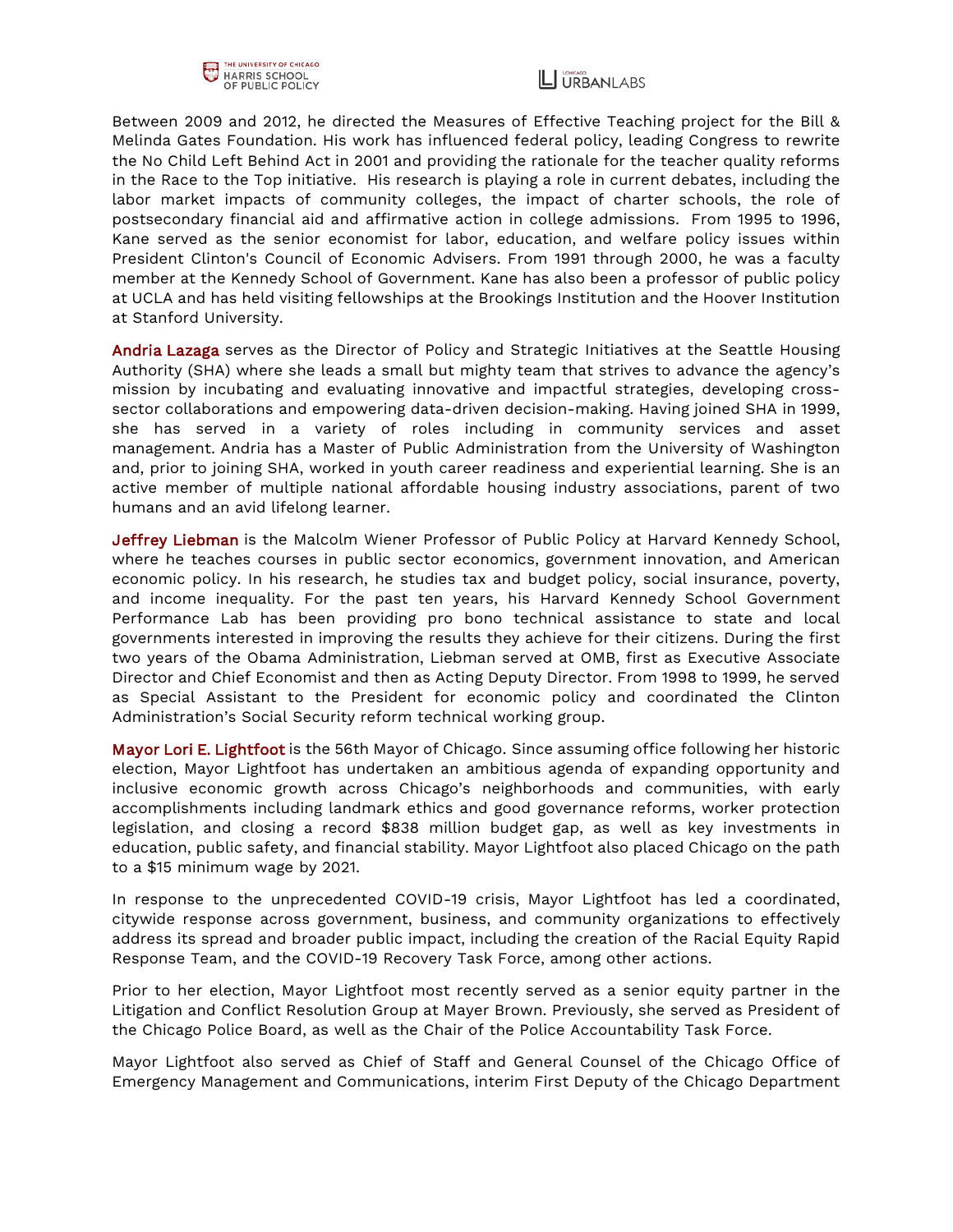of Procurement Services, Chief Administrator of the Office of Professional Standards, and as Assistant United States Attorney.

A native of Massillon, Ohio, Mayor Lightfoot has been a resident of Chicago since 1986 and lives on the Near Northwest Side with her wife Amy Eshleman and their daughter.

Jens Ludwig is the Edwin A. and Betty L. Bergman Distinguished Service Professor at the University of Chicago's Harris School of Public Policy, director of the University of Chicago's Crime Lab, and codirector of the Education Lab. He is also co-director of the National Bureau of Economic Research working group on the economics of crime and an elected member of the National Academy of Medicine. He has written extensively about gun violence prevention, predictive policy tools, early childhood interventions, and the role of social conditions in children's schooling outcomes. Through the [Crime Lab,](http://urbanlabs.uchicago.edu/labs/crime) he partners with policymakers in Chicago, New York City, and across the country to use tools from social science, behavioral science, and computer science to identify effective (and cost-effective) ways to help prevent crime and violence.

David Meltzer is the Faculty Director of the University of Chicago Health Lab. He is also the Chief of the Section of Hospital Medicine, and Director of the Center for Health and the Social Sciences at the University of Chicago, where he is a professor of Medicine and affiliated faculty of the Harris School of Public Policy and Department of Economics. Meltzer's research explores problems in health economics and public policy with a focus on the theoretical foundations of medical cost-effectiveness analysis and the cost and quality of hospital care. Meltzer has performed randomized trials comparing the use of doctors who specialize in inpatient care ("hospitalists"). He is currently leading a Centers for Medicaid and Medicare Innovation Challenge award to study the effects of improved continuity in the doctor patient relationship between the inpatient and outpatient setting on the costs and outcomes of care for frequently hospitalized Medicare patients. He led the formation of the Chicago Learning Effectiveness Advancement Research Network (Chicago LEARN) that helped pioneer collaboration of Chicago-Area academic medical centers in hospital-based comparative effectiveness research and the recent support of the Chicago Area Patient Centered Outcomes Research Network (CAPriCORN) by the Patient Centered Outcomes Research Institute (PCORI).

Michael Nutter served two terms as Mayor of the City of Philadelphia. Among other accomplishments, his mayoral agenda increased Philadelphia's high school graduation and college attainment rates, and he strengthened the relationship between communities and police. During his tenure, Nutter also served as president of the United States Conference of Mayors, president of the Pennsylvania Municipal League, and he was named Public Official of the Year by Governing Magazine. Since leaving office, Nutter has served in the Department of Homeland Security and has been appointed Professor of Professional Practice at Columbia University. He is also a CNN political commentator, Senior Fellow at Bloomberg Philanthropies, and national spokesperson for the What Works Cities program. He holds a degree in business from the University of Pennsylvania.

Sarah Oppenheimer is the Associate Director of Policy and Research, where her work focuses on bridging Opportunity Insights' research with applied policy and practice to address poverty and support families' outcomes. Previously, Sarah served as the Director of Research and Evaluation for the King County Housing Authority (KCHA) where she led development and implementation of research projects and partnerships (including KCHA's work in the Creating Moves to Opportunity pilot), oversaw program evaluation and learning strategies, and designed approaches for improved data capacity. Before joining KCHA, Sarah managed research projects at the Harvard School of Public Health's Division of Public Health Practice and at the Dana Farber Cancer Institute's Center for Community-Based Research to develop and implement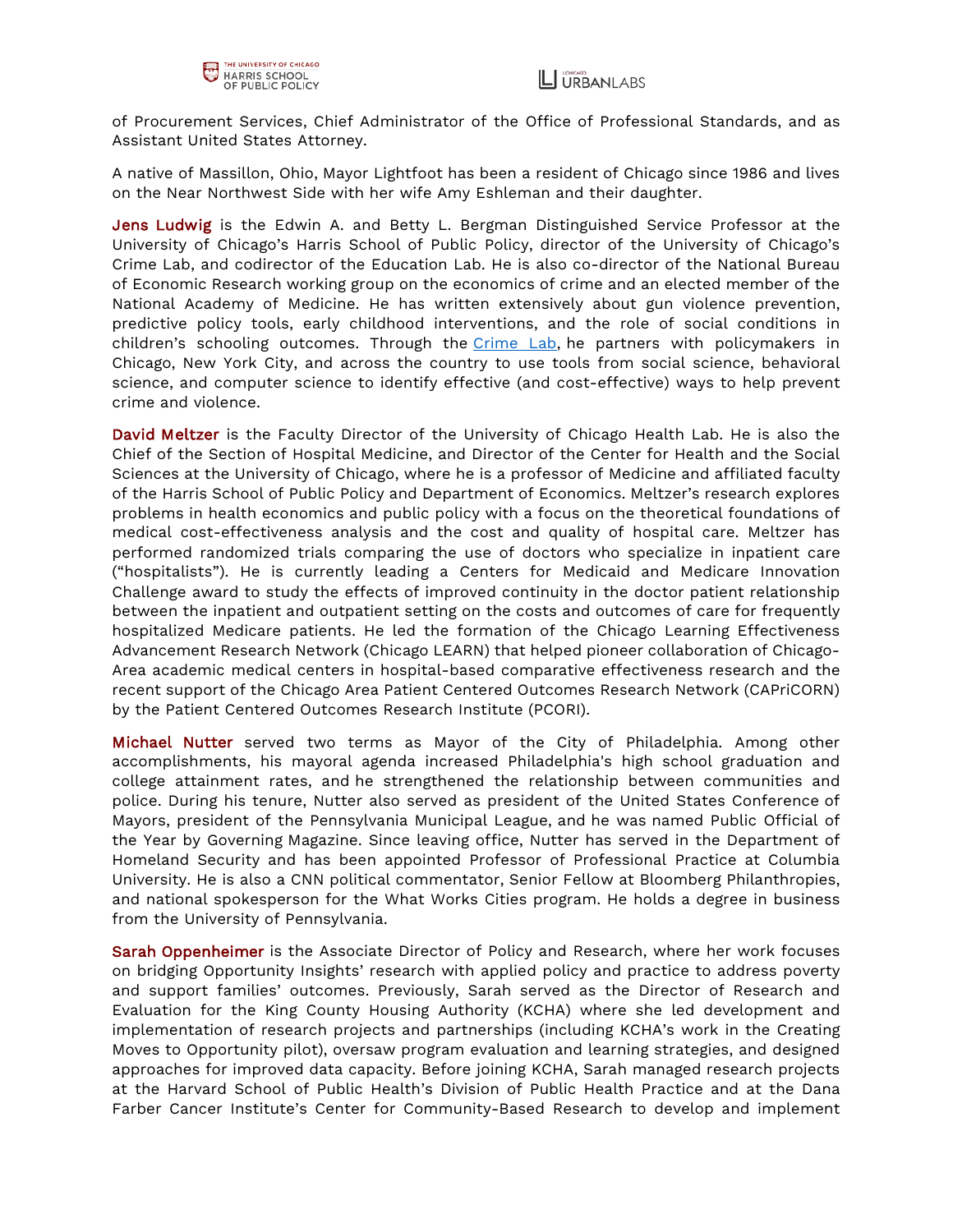

research involving practitioners, policymakers, and academics to address health disparities. She also worked on evaluations for Building Changes, an intermediary agency to address homelessness, focusing on race and health disparities in families' experiences of the homeless service system. Prior to her work in applied research, Sarah worked as a practitioner, first as a case manager for families in Seattle, WA and then directing HIV/AIDS housing programs in Cambridge, MA. Sarah received her BA from the University of Vermont and holds a Master's in Public Health from Harvard University and a Master's in Public Policy from the University of Washington. She is currently a doctoral candidate at the University of Washington where her research focuses on links between family housing instability and health.

Dr. Mai Tuyet Pho is an infectious diseases physician and studies health outcomes and public policy at the intersection of HIV, HCV, and substance use. Current projects include: understanding the shifting epidemiology of HCV and opioid overdose, harm reduction expansion for people who use drugs in rural communities, linkage to care at reentry for criminal-legal involved individuals, and economic evaluation of HCV and HIV screening and treatment strategies. Her work has been funded by NIDA, CDC, and AHRQ. Dr. Pho served as the interim Chief Medical Officer at the Illinois Department of Public Health and is currently a Medical Advisor for Healthcare Policy and Research in the Office of the Director. She leads multiple efforts around the opioid response including naloxone access and HCV prevention and low threshold treatment. She is an active infectious diseases clinician and mentors students and fellows who are interested in public health, health economics and public policy.

Harold Pollack is the Co-Faculty Director of the University of Chicago Health Lab and Co-Founder of the University of Chicago Crime Lab. He is the Helen Ross Professor at the Crown Family School of Social Work, Policy, and Practice and an Affiliate Professor in the Biological Sciences Collegiate Division and the Department of Public Health Sciences. He is a committee member of the Center for Health Administration Studies (CHAS) at the University of Chicago. His current NIH-funded research concerns improved services for individuals at the boundaries of the behavioral health and criminal justice systems, disabilities, and two major new efforts to address the opioid epidemic in Illinois and across the nation. He has published widely at the interface between poverty policy and public health. His research appears in such journals as Addiction, Journal of the American Medical Association, American Journal of Public Health, Health Services Research, Pediatrics, and Social Service Review. His journalism has appeared in Washington Post, the Nation, the New York Times, New Republic, and other popular publications.

Dr. Nancy Potok is the CEO of NAPx Consulting. She previously served as the Chief Statistician of the United States in the Executive Office of the President, Deputy Director and Chief Operating Officer of the U.S. Census Bureau, Deputy Under Secretary for Economic Affairs at the US Department of Commerce, COO of McManis & Monsalve Associates, a data analytics company, and Senior Vice President of NORC at the University of Chicago. She served as a Commissioner on the US Evidence Based Policy Making Commission, and currently chairs and serves on several Boards of nonprofit organizations and academic institutions dedicated to evidence-based policymaking, mathematics, computer science, and technology. Most recently, she chaired the American Statistical Association Task Force on the quality of the 2020 Census. She is a Fellow of the National Academy of Public Administration, a SAGE at the Partnership for Public Service, a former adjunct professor and current Senior Fellow at The George Washington University, and a non-resident Fellow at the Urban Institute. She earned her Ph.D. at the Trachtenberg School of Public Administration and Public Policy at The George Washington University.

Nicole Prahin is the Vice President of Programs at Saga Education leading program implementation for Saga's direct service program across six school districts including Chicago,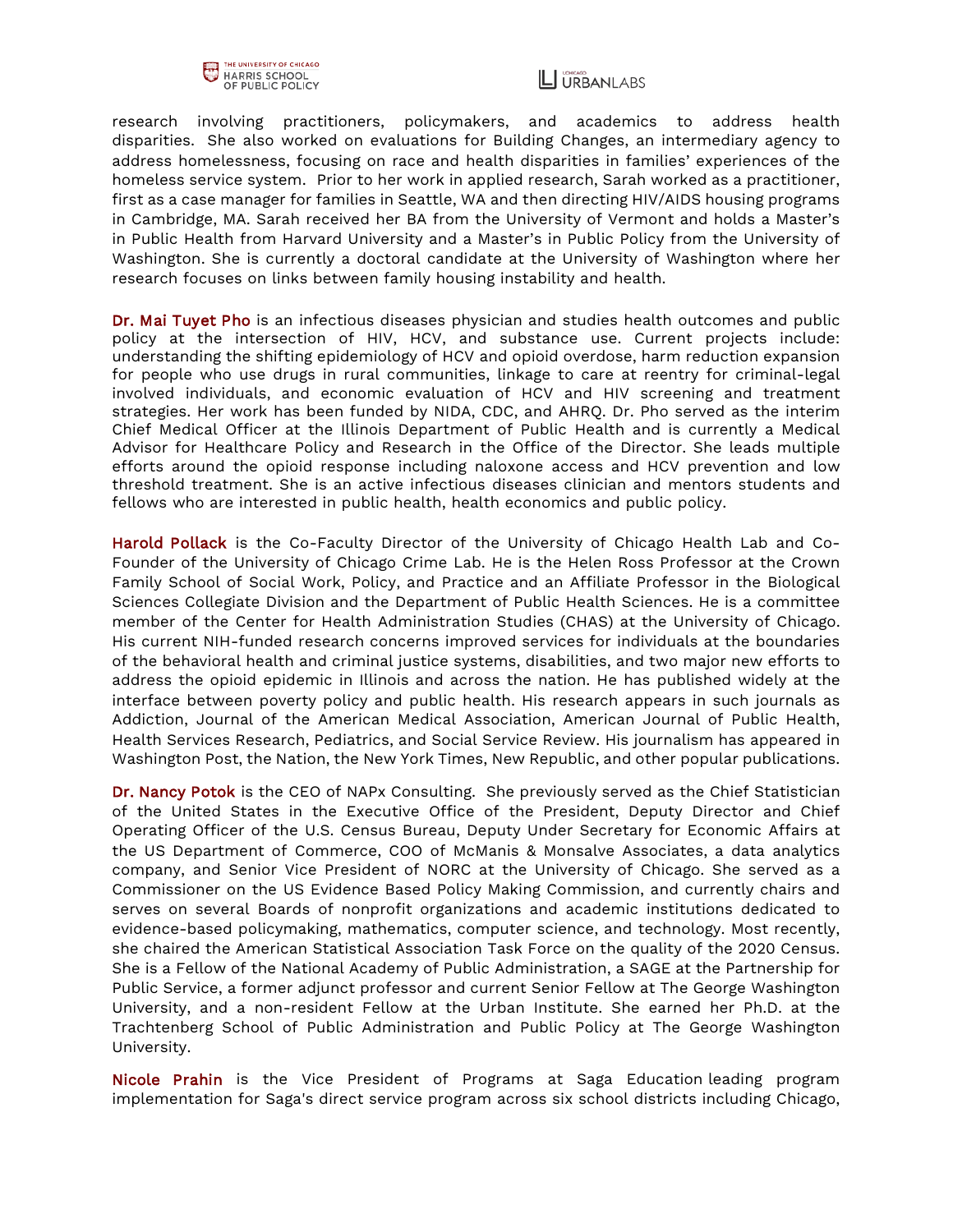

Broward County, Charleston, DC, New York City, and Providence. Nicole has over ten years of experience supporting students in multiple capacities as a tutor, teaching artist, classroom teacher, and nonprofit leader. As Saga's former Senior Director of Programs in Chicago, she led the expansion of Saga's high dosage tutoring model to 2800 students across 31 schools.

Janey Rountree is the founding Executive Director of the California Policy Lab (CPL) at UCLA. In addition to leading CPL, she is a member of the National Alliance to End Homelessness Research Council and Deputy Director of the Homelessness Policy Research Institute. She is the coauthor of several CPL [reports](https://www.capolicylab.org/author/janey-rountree/) on homelessness in Los Angeles, including research focused on predicting and preventing homelessness. Prior to joining CPL, she was Mayor Rahm Emanuel's Deputy Chief of Staff for Public Safety. She had direct oversight of the Chicago Police Department, Fire Department and Office of Emergency Management and developed policy on issues ranging from police reform, public safety operations, domestic violence, and youth violence prevention in Chicago. Her work on violence prevention spanned issues such as workforce development, homelessness, school climate, mentoring, and behavioral health. During her tenure in Chicago, Janey worked closely with researchers to evaluate publicly funded programs and to scale up the ones that were proven effective. Prior to working in the Chicago Mayor's Office, she was the Firearms Policy Coordinator and senior counsel for New York City's Mayor Michael Bloomberg. She has practiced law, taught high school, and worked in the nonprofit sector. She holds a B.A. from Williams College and a J.D./LL.M from Duke Law School.

Kelly Sesti is the Director of Continuous Quality Improvement at Michigan's Children's Services Agency.

Jon Schnur serves as Chief Executive Officer of America Achieves - a national nonprofit organization focused on bridging the gap between education and work in a rapidly changing economy. Since 2011, Jon has also served as Bloomberg Philanthropies' lead outside advisor on education and skills. With Jon's leadership, America Achieves is currently driving a Good Jobs Project to shape federal policy in 2021 to upskill and put Americans to work in good jobs that build careers and rebuild the US economy; a national tutoring initiative; and a State Recovery Now project to inform how governors and state legislatures use their share of \$350 billion in state and local economic aid under the American Rescue Plan.

Jon has extensive experience in nonprofit, government, and philanthropy. He also co-founded New Leaders for New Schools — a national nonprofit ensuring high academic achievement for every student by attracting and preparing outstanding school leaders — and served as its CEO from 2000 until 2011. Jon served as co-chair of education policy for Barack Obama's 2008 presidential campaign and then as a senior advisor to the presidential transition team and U.S. Secretary of Education. Jon previously served as an education advisor during the Clinton administration, as President Clinton's Associate Director for Educational Policy, Senior Policy Advisor on Education to Vice President Gore, and Special Assistant to U.S. Secretary of Education Dick Riley.

Jon is a board member of New Leaders. He recently has served on the Visiting Committee to the Harvard Graduate School of Education, the Aspen Institute's Jury for their Prize for Community College Excellence, and as a member of the Markle Foundation's Rework America Task Force. Jon and his wife Elisa have three children and live in Montclair, New Jersey.

Dan Thompson is Manager of the Perinatal and Infant Health Section at the Michigan Department of Health and Human Services (MDHHS). He oversees several programs, including the Maternal Infant Health Program (MIHP), a statewide evidence-based home visiting program, as well as the Fetal Infant Mortality Review (FIMR), Infant Safe Sleep, and Early Hearing Detection and Intervention programs. Prior to his role at MDHHS, Dan held senior management